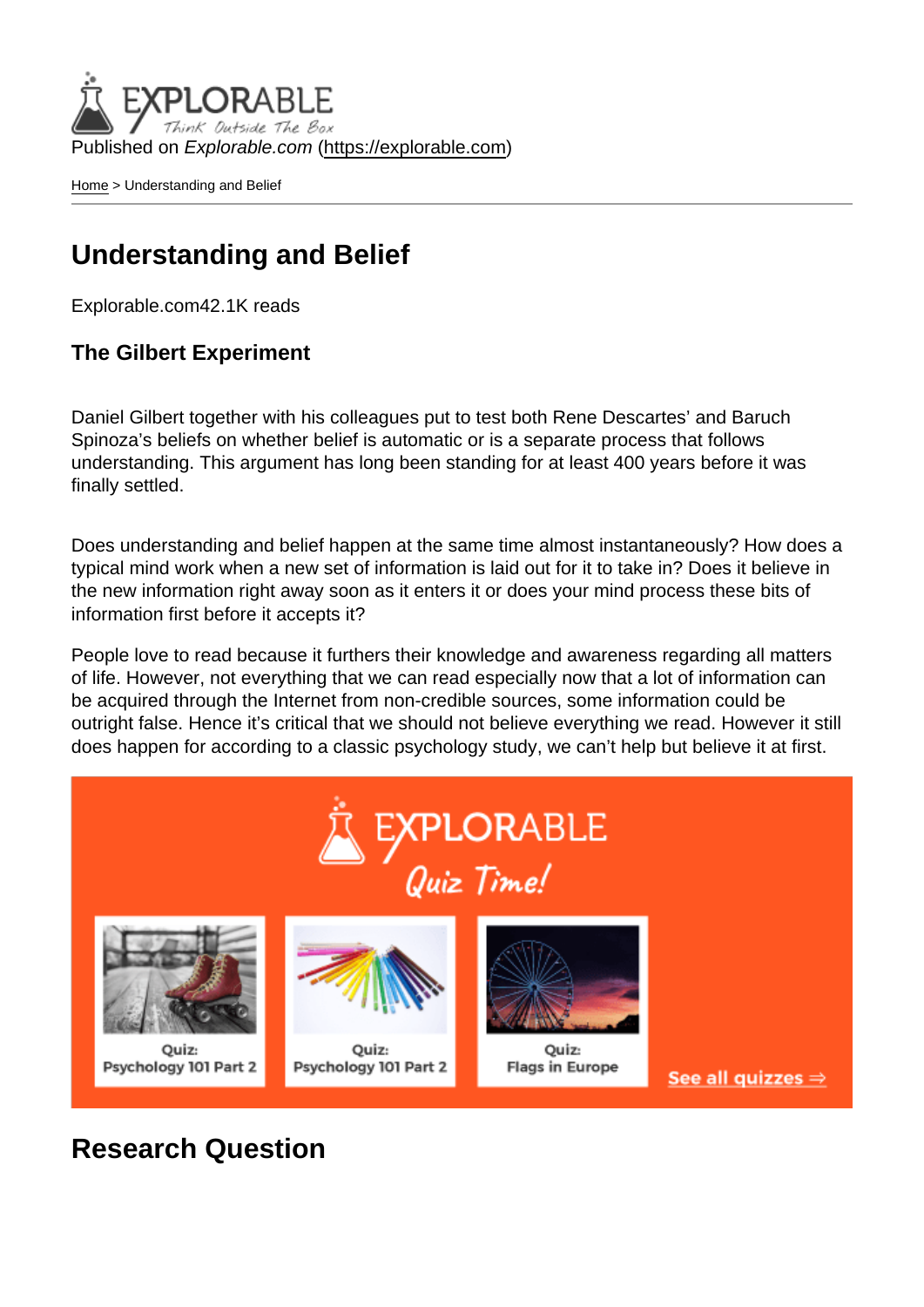Two philosophers have contrasting views when it comes to understanding and belief. The said argument has been going on for at least 400 years before a solution gave light to it. According to Rene Descartes, a well-known French philosopher, mathematician and physicist, understanding and belief are two separate processes. People take in some information first by paying attention to it, before they actually decide what to do with that information, which includes believing or rejecting it.

On the other hand, Baruch Spinoza, a Dutch philosopher and contemporary of Descartes, believed that the very act of understanding information was already believing it. According to him, after this we may be able to change our minds but until that time we do believe everything.

Daniel Gilbert along with his colleagues wanted to find out the answer to this in a couple of experiments to find out whether understanding and belief operate together or whether belief or disbelief comes afterwards.

# **Method**

The experiment studied 71 participants in totality. The subjects are to read statements about 2 robberies and will then be asked to give the robber a jail sentence. The statement varies in such a way that would seem to tweak the severity of the crime.

For example: "The robber had a gun."

Thus making the crime seem worse. While there are other statements as well that make the crime look less serious.

For example: "The robber had starving children to feed."

The twist was that not all statements that will be presented to them were true. Subjects were informed that all the statements that were true would be displayed in green, while the false ones would be in red.

To put both Spinoza's and Descartes' theory on the experiment, if we'll be taking Spinoza's theory, then subjects who get distracted by the colored statements will find a hard time to process the fact that statements written in red are therefore false, and would most likely be influenced by this when they give the robber his jail sentence in the end. While if we are to take Descartes' theory, judgments made by those distracted by the color-coordinated statements will be no different at all since they wouldn't have time to believe it or reject the false statements, so this would not make any difference to the jail term.

#### **Results**

Results showed that when the false statements made the crime seem much worse rather than less serious, the subjects who were distracted by the color-coordination gave the robbers almost twice as severe jail terms, from about 6 years to around 11 years.

On the contrary, the group in which participants didn't find the colored statements distracting at all, managed to effectively ignore the false statements. Consequently, there was hardly any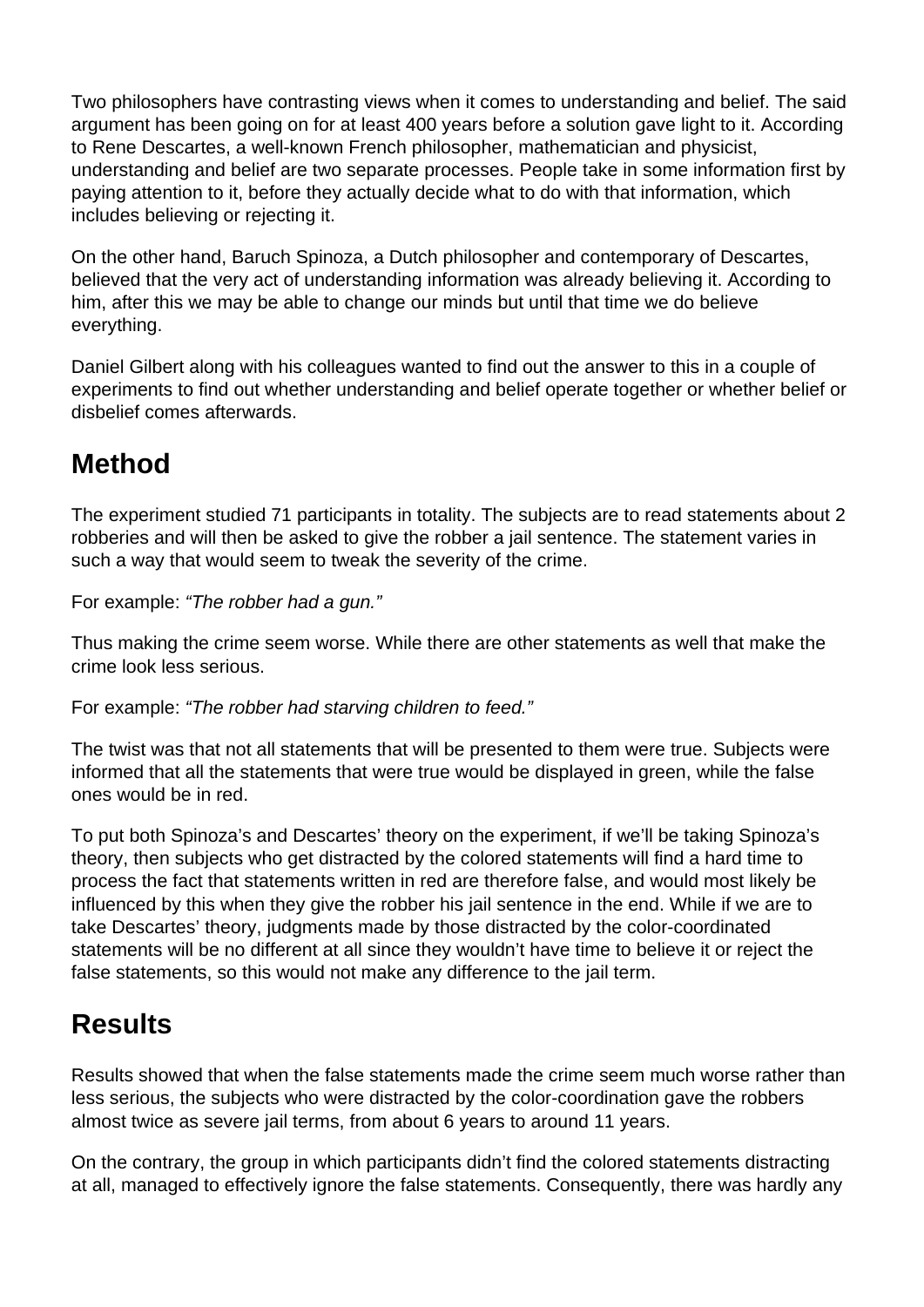difference between jail terms given that depended on whether false statements made the crime appear more severe or not.

Gilbert and his colleagues got the following results:

- Not Interrupted
	- 6.03 years when false statements made crimes less serious.
	- 7.03 years when false statements made crimes more serious.
- Interrupted
	- 5.83 years when false statements made crimes less serious.
	- 11.15 years when false statements made crimes more serious.

# **Conclusion**

The results convey the idea that people, when given time to think, behave as though the false statements were actually false. Otherwise, people just open-handedly believe whatever they read.

To then answer the understanding/believing dispute between Descartes and Spinoza based on the experiment, Spinoza was right. Believing is not a two-stage process that's independent of each other. Instead, understanding is already believing, although your mind might change after a split second the moment your mind decides otherwise as it further interprets and analyzes the new information.

Furthermore, Gilbert and his colleagues came about with these findings that explain other behaviors people regularly display:

- Correspondence bias people's tendency to over-value dispositional or personalitybased explanations for the observed behaviors of others while under-valuing situational explanations for those behaviors. In short, people tend to assume that other people's behavior automatically reflects their personality when in reality, it really reflects the situation.
- Truthfulness bias tendency of people to assume other people's statements to be true even when they're false.
- Persuasion effect  $-$  when people are distracted it increases the likeliness that the people will be persuaded or the message is more persuasive.
- Denial-innuendo effect  $-$  tendency of people to positively believe in things that are being categorically denied.
- $\bullet$  Hypothesis testing bias  $-$  people, when testing a theory, instead of trying to prove it wrong, they tend to look for information that confirms it.

### Sources

[Why You Can't Help Believing Everything You Read](http://www.spring.org.uk/2009/09/why-you-cant-help-believing-everything-you-read.php) [1]

[Wikipedia: Fundamental Attribution Error](http://en.wikipedia.org/wiki/Correspondence_bias) [2]

Source URL: https://explorable.com/understanding-and-belief?gid=1587

Links